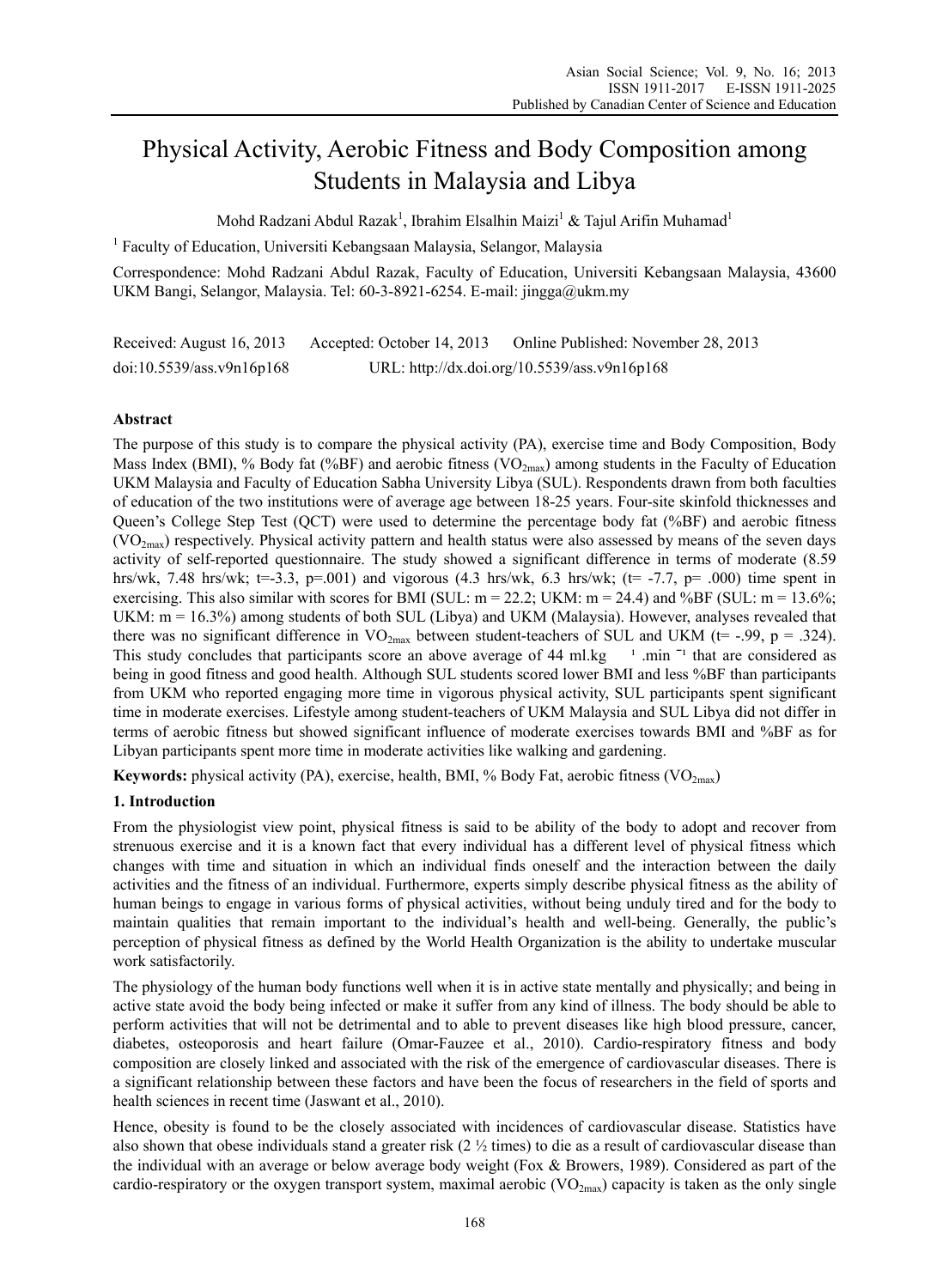measure of the functional capacity of the system (Koley, 2007) or as a proxy of health.

The remaining part of this paper will be as follows: Literature review discusses the previous works done by other researchers and their findings, the methodology of how the research was conducted and the step-by-step procedure of conducting the research was also discussed. Results and analysis of the work presented in this paper was highlighted and finally the conclusion of the analysis was given.

#### **2. Literature Review**

Daily physical activity is considered to be important for a healthy lifestyle and is associated with decreased risk of obesity, a source that causes heart disease (Powell, 1988; Shaw et al., 2006). It has been observed in recent years, that tremendous decline in physical activities among college students has taken a toll (ACHA, 2006, 2008; Sacheck & Kuder, 2010). However, M. Dencker et al. (2006) studied daily physical activity related to the body fat level of children between 8 to 11 years. With the use of accelerometers to study the daily physical activity and DXA to check the body fat percentage, because no such data exist and they concluded that, low physical activity is a contributing factor in childhood obesity.

In addition, Peter et al (2010) described the trends of physical fitness related to BMI and body fat among university students between 1996 and 2008. They showed a significant decline in the average fitness levels measured as an estimation of  $VO<sub>2max</sub>$  for male and female students. There is a significant indirect correlation between the students' VO<sub>2max</sub> levels and % body fat,  $r = -0.489$ ;  $p < 0.001$  for males. The results support recent findings that physical fitness among college students is declining and body fatness is increasing.

Hayes et al. (2002) compared the physical activities of a number of ethnic groups resident in the United Kingdom (UK). Bangladeshi men were found to be physically less active than their European counterparts. Whereas 52% of European men did not meet the current guideline for participants (Indian, Pakistani and Bangladesh, men were 71%, 88% and 87% respectively) in physical activities. In recent studies, the indicator is that nearly half of the U.S. college student population does not participate in moderate or vigorous physical activities (Douglas et al., 1997). Components such as cardio-vascular endurance, strength, flexibility and body composition forms the complex nature of physical fitness. In addition to these components, other factors such as environment, climatic factors, heredity, living standard, nutrition, hygienic conditions, etc, also contribute to physical fitness.

Jose et al. (2008) conducted a research to check whether a relationship exists between health-related fitness, taken as an indicator of regular physical activity, and educational and income levels of adult Spanish women. The samples of 1709 were selected according to population size, age and level of physical activity according to a previous epidemiological survey. It was classified into high, medium and low level groups for education and income. All groups were checked for morphological and physical health-related fitness. The lowest values for health-related fitness were found in the lowest educational and income groups (P<0.001). The higher the level of education and income, the higher the values for all fitness variables (P<0.001) except for the anterior trunk flexibility.

On the other hand, individuals who engage in regular physical activity to develop cardio respiratory endurance, musculoskeletal fitness and optimal body fat levels, place themselves at lower risk of silent killer diseases of our time, which comprises of heart diseases of our time, cancer, diabetes, osteoporosis and other chronic disorders (Bouchard & Rankinen 2001). While few studies on physical activity and fitness have been conducted in Malaysia (Hazizi et al., 2012; Lim Khong, 2010; Mohd Sofian, 2007), the story is different for Libya.

There have not been studies conducted in Libyan to address adolescents' participation in physical fitness activities or influence on health related fitness. However, there are considerable socio-economic, political and cultural differences between South East Asian and African countries that may influence the patterns of physical activity. It is not clear whether the same determinants of physical activity for adults in most Africa countries would be relevant, given these differences. The purpose of study is to investigate and compare the physical activities and health-related fitness (BMI, %Body fat and Aerobic fitness) between students in the Faculty of Education in UKM, Malaysia and SU, Libya.

## **3. Methodology**

This investigation is a cross-sectional study with a total of 242 students who are studying in the Faculty of Education in UKM Malaysia and Faculty of Education in Sabha University Libya (SUL). A stratified sampling method was adopted for the study assessing undergraduate male and healthy student-teachers of age between 18 to 25 years old from the same the same school of both countries. The participants altogether comprised of 122 Libyan and 120 Malaysian students of various program within Faculty of Education.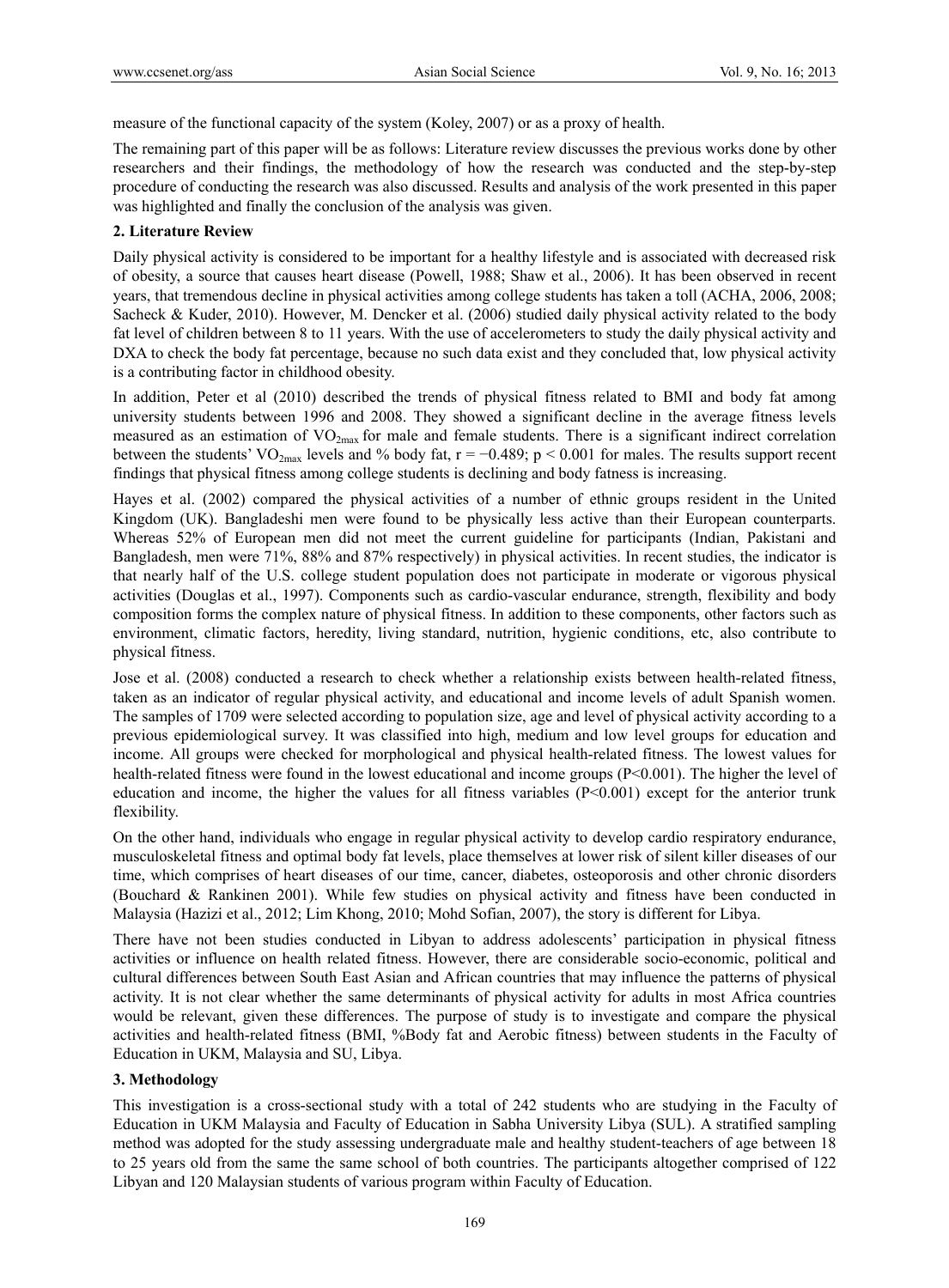# *3.1 Criteria Measured*

# 3.1.1 Physical Activity and Exercises

Self-reported questionnaires (Dietary Guidelines for Americans 2005) were collected and the physical activity exercise measurements that assess many uncertainties about the various types and the intensities of exercises were analyzed. An intensity index was used to classify the activities as light, moderate, and vigorous and all based on self-reported leisure-time activities in lifestyle questionnaire (PALQ). The five items comprising this subscale of the instrument asked subjects to recall and report their physical activity participation over one week period of time. This seven day recall included five response options ranging from zero hour to more than five hour per week. The question 4 assessed strenuous level example, jogging, swimming, and Badminton whereas question 5 assessed competitive level example, football, Basketball, Volleyball and tennis. Calculation of physical activity exercise levels in questionnaire; (a) Total moderate exercise time = walking time + cycling time + moderate activity time (b) Strenuous exercise time = time in strenuous exercise question. (c) Competitive exercise time = time in competitive question (d) Vigorous exercise time = strenuous exercise time + competitive exercise time. And (e) Total exercise time  $=$  total moderate exercise time  $+$  vigorous exercise time.

# 3.1.2 Aerobic Fitness  $(\text{VO}_2)_{\text{max}})$

Aerobic fitness refers to endurance or the ability to sustain work for prolonged periods; it is one of the most important factors in physical fitness. The study adopted Queen's college test (QCT) which is also known as the McArdle step test (Gregory B. Dwyer et al 2005) method to measure cardiovascular endurance. The method requires that the individual step up and down on a standardized step height of 16.25 in (41.25cm) for 3 minutes. The men step at a rate (cadence) of 24 per minute. This cadence should be closely monitored and set with the use of an electronic metronome. A 24 per minute cadence means that the complete cycle of step up with one leg, step up with the other, step down with the first leg, and finally step down with the last leg is performed 24 times in one minute (up one leg, up the other leg, down the first leg, down the other leg). It would be difficult to test two men simultaneously. After exhausting the 3 minutes, the client stops and palpates the pulse taken (preferably at the radial site) while standing within the first 5 seconds. A 15 second pulse count is then taken. Multiply this pulse count by 4 to determine HR in beats per minute (bpm). The recovery HR should occur between 5 and 20 seconds of immediate recovery from the end of step test. The subject's VO2max in mL.kg-1.min-1 is determined from the recovery HR by the following formulas: For Men: VO2max  $(mLkg-1.min-1) = 111.33 - (0.42.$  . HR) (Gregory B. Dwyer et al 2005).

## *3.2 Anthropometrics Measurement*

Anthropometry is the measurements of the human body such as skinfold assessment for estimations of body fat, while other techniques such as BMI are estimations of body build particularly body fatness. In this study 2 dimensions of anthropometry are used to assess the human body as follows:

1) Percentage of body fat; was determined by skin-fold thickness, recorded at four sites of the body i.e. biceps, triceps, sub-scapular and supra-iliac and the total corresponding value of skin-fold at four sites were referred to with the help of the converting chart prepared by Durnin and Rah-man (1967).

2) Body Mass Index; Respondent provides information on his weight (in kg) and height (in cm) into empty boxes. These two values are used for the later computation of BMI (body mass index) according to the formula: BMI= weight (kg) / (height "m"2). The recommended values of BMI, categorized as "normal weight" are in the range BMI 18.5 – 25. As a result of elaboration, usually average values of BM are presented, but even more important is the distribution of values according to categories in the table above (i.e. what percentage of subject is in category "normal weight" etc.) (Wilmore & Costill 2004).

## *3.3 Data Analysis*

Descriptive statistics on activity levels by ethnic were calculated to describe the characteristics of the groups of respondents. Analysis was largely by correlation and regression to see the relationships and association between variables whereas T-tests were used to compare group means on key variables. All the statistical analyses were carried out using the SPSS v.19.0 statistical package.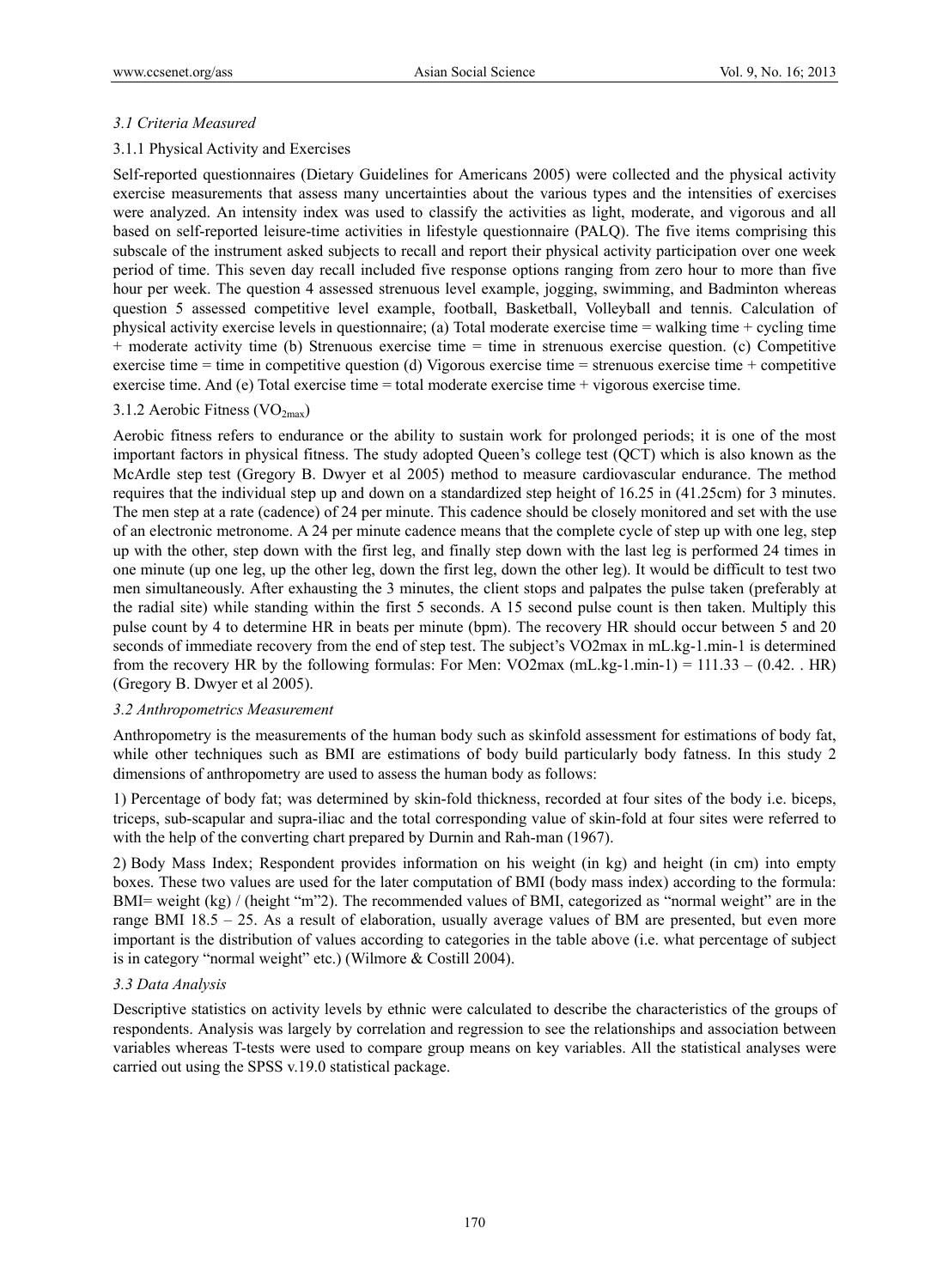## **4. Results**

|                                            | Libyan $(N=122)$ |           | Malaysian $(N=120)$ |      |
|--------------------------------------------|------------------|-----------|---------------------|------|
| Variables                                  | Mean             | <b>SD</b> | Mean                | SD.  |
| Age, yrs                                   | 22.1             | 1.8       | 22.1                | 1.4  |
| Height (cm)                                | 175.6            | 6.8       | 169.3               | 6.2  |
| Weight (kg)                                | 68.6             | 12.2      | 70.1                | 17.2 |
| BMI(kg/m)<br>$^{2}$                        | 22.2             | 3.5       | 24.4                | 5.2  |
| %Body fat                                  | 13.6             | 4.5       | 16.3                | 5.7  |
| VO2max.(ml.kg)<br>$^1$ min <sup>-1</sup> ) | 44.8             | 4.2       | 45.4                | 5.1  |
| Moderate exercise time (hpw)               | 8.6              | 2.8       | 7.5                 | 2.4  |
| Strenuous exercise time (hpw)              | 2.0              | .79       | 3.2                 | 1.2  |
| Competitive exercise time (hpw)            | 2.5              | .92       | 3.1                 | 1.2  |
| Vigorous exercise time (hpw)               | 4.5              | 1.4       | 6.3                 | 2.1  |
| Total exercise time (hpw)                  | 13.11            | 3.4       | 13.8                | 4.0  |

Table 1. Mean and standard deviations for age, BMI, %body fat, VO2max and physical activity exercise time among students of education in (UKM) Malaysia and (SU) Libya.

Table 1 describes the characteristics of the study population. The stature and weight among subjects were 175.6  $\pm$  6.8 cm and 68.6  $\pm$  12.2 kg; respectively. Body mass index was 22.2  $\pm$  3.5 kg / m<sup>2</sup> for subject and mean and standard deviation of % body fat was  $13.6 \pm 4.5$ . In addition to that VO2max was  $44.82 \pm 4.24$  millilitres per kilogram body weight per minute. The mean and standard deviations in Libyan were as follows: in moderate exercise 8.6 ±2.8; in strenuous exercise 2.0 ± .79; in competitive exercise 2.5 ± .92; in vigorous exercise 4.5 ± 1.4 and in total exercise  $13.1 \pm 3.4$  hrs/ week.

Table 2. Independent-sample t-test for physical activity exercise among students of education faculty in (UKM) Malaysia and (SU) Libya

| Physical activity time (hrs/per week) | Libyan |      | Malaysian |      |         |       |      |
|---------------------------------------|--------|------|-----------|------|---------|-------|------|
|                                       | Mean   | SD.  | Mean      | SD.  |         | DF    | P    |
| Moderate exercise time $(h/w)$        | 8.59   | 2.79 | 7.48      | 2.93 | 3.29    | 240   | .001 |
| Strenuous exercise time $(h/w)$       | 2.04   | .79  | 3.21      | 1.16 | $-9.18$ | 240   | .000 |
| Competitive exercise time $(h/w)$     | 2.48   | .92  | 3.07      | 1.19 | $-4.26$ | 240   | .000 |
| Vigorous exercise time $(h/w)$        | 4.52   | 1.43 | 6.28      | 2.07 | $-7.65$ | 240   | .000 |
| Total exercise time $(h/w)$           | 13.11  | 3.42 | 13.76     | 3.98 | $-1.35$ | 233.6 | .179 |

The mean age of subjects was 22.08 with standard deviation 1.39 the stature and weight among Malaysian subject was  $169.3 \pm 6.2$  and  $70.1 \pm 17.2$  kg respectively. Body mass index was  $24.4 \pm 5.2$  kg/m<sup>2</sup> for Malaysian subject and mean and standard deviation of % body fat was  $16.3 \pm 5.7$  for Malaysians respectively. In addition to that,  $VO_{2max}$  for Malaysians was  $45.4 \pm 5.1$  millilitres per kilogram body weight per minute. The mean and standard deviations in Malaysia were as follows: in moderate exercise  $7.5 \pm 2.4$ ; in strenuous exercise  $3.2 \pm 1.2$ ; in competitive exercise  $3.1 \pm .1.2$ ; in vigorous exercise  $6.3 \pm 2.7$  and in total exercise  $13.8 \pm 4.0$  hrs/ week.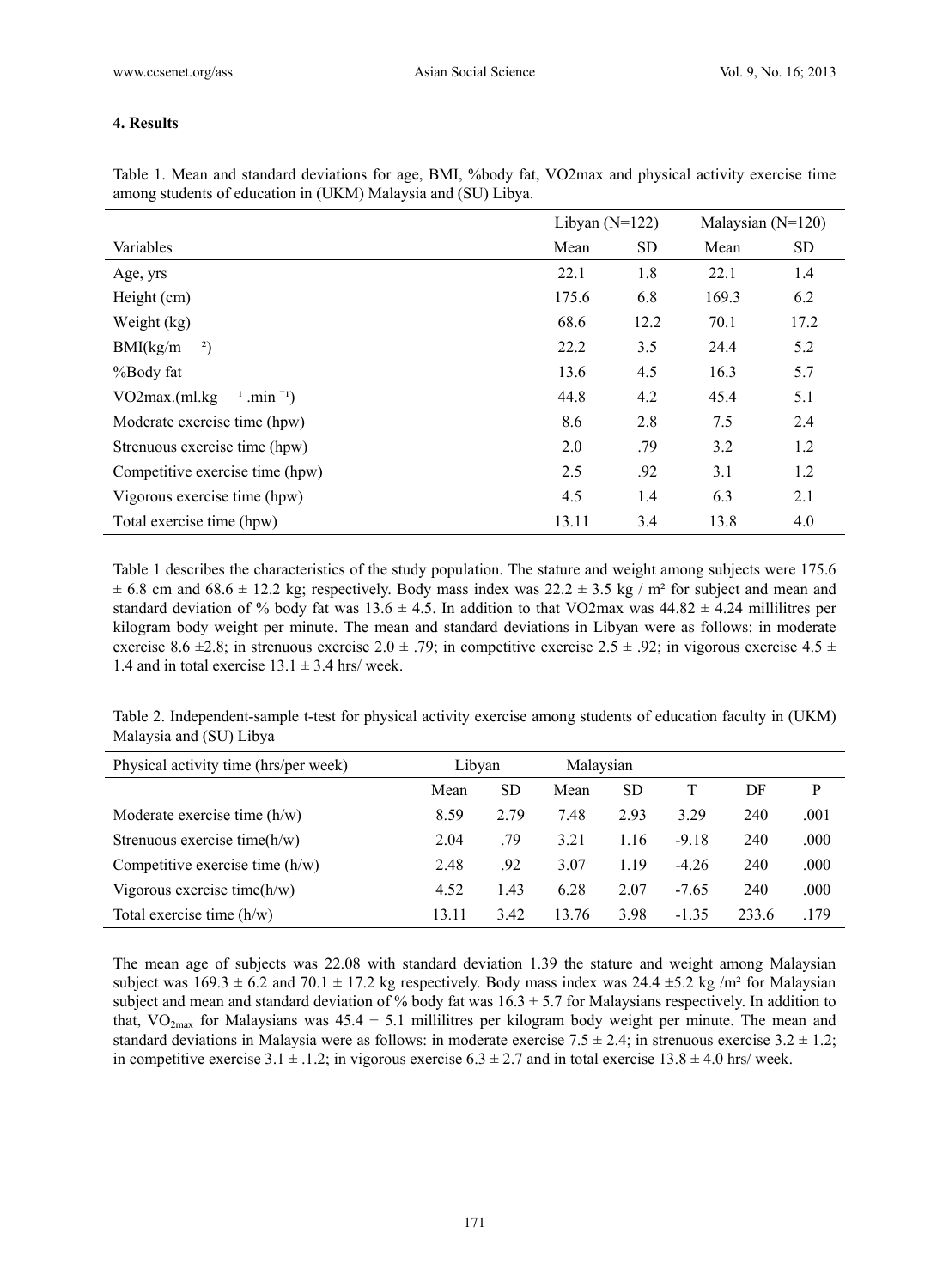| Variables                                    | Libyan $(N=122)$ |     |      | Malaysian $(N=120)$ |        | DF    | D    |
|----------------------------------------------|------------------|-----|------|---------------------|--------|-------|------|
|                                              | Mean             | SD  | Mean | SD                  |        |       |      |
| $BMI$ (kg/m<br>$^{2}$                        | 22.2             | 3.5 | 24.4 | 5.2                 | $-3.8$ | 240   | .000 |
| %BF                                          | 13.6             | 4.5 | 16.3 | 5.7                 | 3.3    | 240   | .001 |
| $VO2max$ (ml.kg)<br>$^1$ min <sup>-1</sup> ) | 44.8             | 4.2 | 45.4 | 5.1                 | $-99$  | 231.0 | .324 |

Table 3. Independent-sample t-test for body mass index, %body fat and aerobic fitness among students of education in (UKM) Malaysia and (SU) Libya

Table 3 shows the difference in body mass index and %body fat among students of education in (UKM) Malaysia and (SU) Libya in which subjects were enrolled was analyzed by independent t test. Findings from this analysis revealed that there was a statistically significant difference in body mass index among students of education in (UKM) Malaysia and (SU) Libya,  $t=$  -3.77,  $p = .000$  and %body fat  $t=$  3.3,  $p= .001$  (see Table 3). Therefore, Table 3 shows no statistically significant difference in aerobic fitness between students of education in (UKM) Malaysia and (SU) Libya,  $t = (-0.99)$ ,  $p = 0.324$  (see Table 3).

#### **5. Discussion**

There is a significant difference found in the present study for Malaysian participants compared to the Libyan counterparts. The mean average time in moderate exercise were 7.5 hr/w with vigorous exercise time of 6.3 hr/w for Malaysian participants and 8.6 hr/w with vigorous exercise time of 4.5 hr/w for Libyan participants. In total exercise time of 13.8 hr/w for Malaysian and 13.1 hr/w for Libyan participants as shown in Table 2. The Malaysian participants reported engaging in physical activities are almost as many times as Libyan participants, except in moderate exercise.

One interpretation that remains is that, Libyan participants tend to expend more time in activities that relate to walking and grades, as well as the effort in the care of the farms. Farming is the region's predominant agricultural activities that have a role in generating income for self-sufficiency in terms of access to agricultural products. The second interpretation is that, Malaysian participants have a lot of stadiums and arenas equipped with sporting facilities. Therefore, these results indicate the interest of the state and sports officials on educational activities and thus achieved their desired goals and developed for it.

It is evident that there is ethnic difference in the physical activities of individual participants (Suminski, Petosa, Utter & Zhang, 2002). Hayes, White, Unwin, Bhopal, Fischbacher, Harland, and Alberi (2002) compared the physical activities of a number of ethnic groups resident in the United Kingdom (UK). Bangladeshi men were found to be physically less active than their European counterparts. Whereas 52% of European men did not meet the current guideline for participants (Indian, Pakistani and Bangladesh, men were 71%, 88% and 87% respectively) in physical activities. Rune H et al. (2002) reported that among men of the two ethnic groups differed in leisure time physical activity ( $\chi$ <sup> $=$ </sup> 11.462, p= 0.009). Sami women were less active than Norse women in leisure time ( $\chi$ <sup> $=$ </sup> 21.568, p  $<$  0.001). Both Sami men and women were significantly more active during work than Norse persons ( $\chi$ <sup>"</sup> = 93.819, p< 0.001 for men and  $\chi$ <sup>"</sup> = 59.323, p< 0.001 for women). In the conclusion, Sami men and women were more physically active at work and had a higher total physical activity score than Norse men and women.

The difference in body mass index between students of education in (SU) Libya and (UKM) Malaysia in which subjects were enrolled was analyzed by independent t test. Findings from this analysis revealed that there was a statistically significant difference in body mass index between students of education in (SU) Libya and (UKM) Malaysia,  $t = -3.77$ ,  $p = .000$  (see table 3). This study reported that BMI as a whole for both Malaysia and Libya was 24.38 kg/m² and 22.22 kg/m² respectively, Clearly Malaysian has higher value than Libya. Lim et al (2000) have confirmed from their findings that racial differences for BMI in present study but they reported that the most notable findings were the remarkably low BMI prevailing in all ethnic groups' population. This was in contrast with present study for Malaysian and Libyan groups whereby the researchers found racial differences in BMI. There was a significant difference between Malaysian and Libyan participants in body mass index.

The difference in %body fat between in (SU) Libya and (UKM) Malaysia in which subjects were enrolled was analyzed by independent t test. Findings from this analysis revealed that there was a statistically significant difference in %body fat between students of education in (SU) Libya and (UKM) Malaysia,  $t = -3.29$ ,  $p = .001$ (Table 3). A significant difference was found in terms of present body fat in Malaysian and Libyan participants. One interpretation is probably that the increase in body weight which we are measuring in BMI, related to both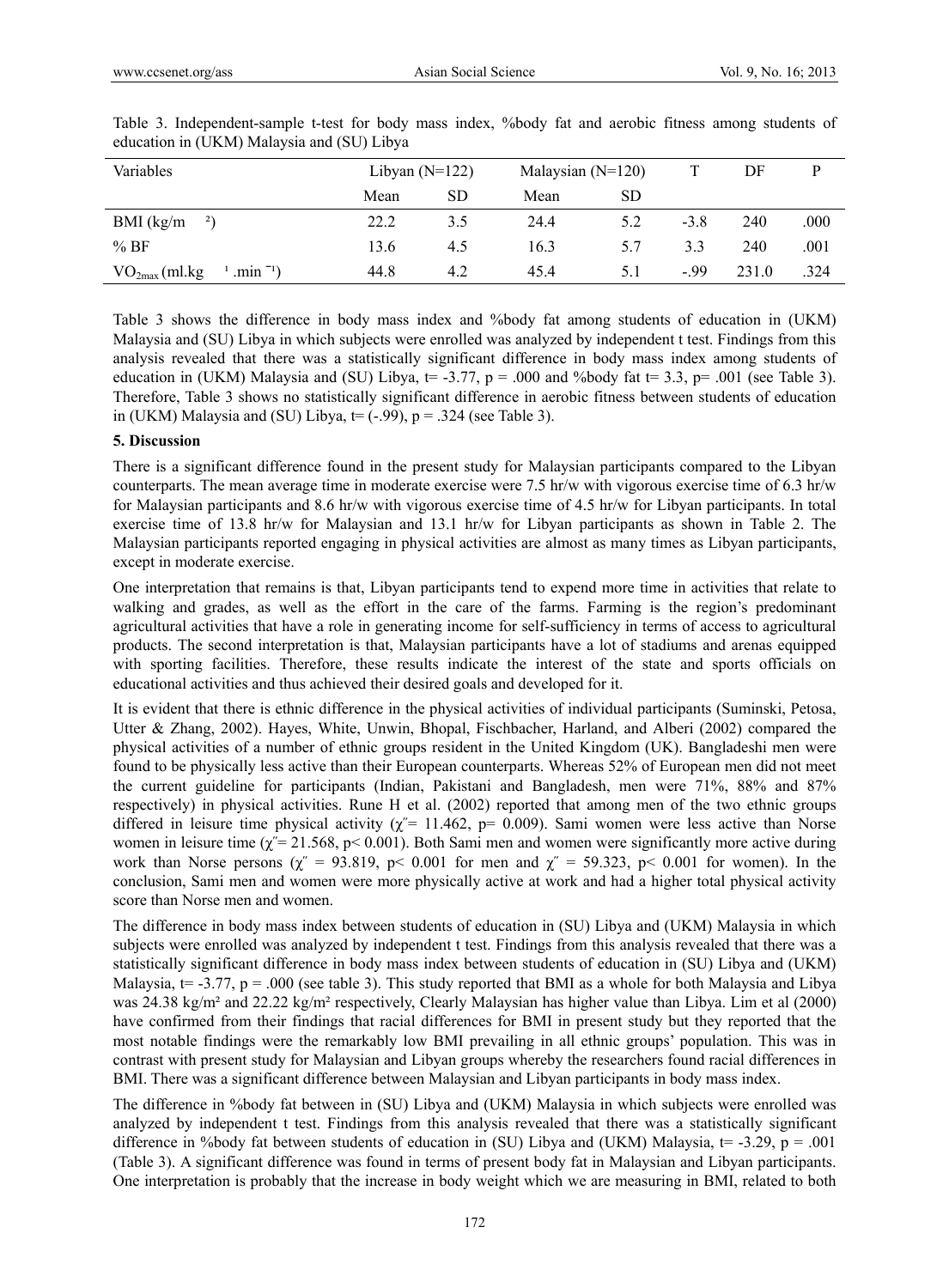increase in muscle volume and body fat and most likely due to strong relationship between BMI and %BF.

Corroborating their findings, Deurenberg-Yap (2000) reported that ethnic groups differ due to differences in energy balance in physical body structure. Consequently, in the present study the correlation between Malaysian and Libyan was found to be 0.79 and 0.88 respectively as reported by Pearson correlation method. They concluded that the relationship between present body fat and BMI was different among different ethnic groups. Several studies have also suggested that the relationship between BMI and %BF (i.e. the BMI–%BF relationship) varies with age, gender and ethnicity (Deurenberg & Deurenberg-Yap, 2002). Asian individuals, including Chinese, Malays and Japanese, have more body fat than Caucasians at the same BMI values (Kohl, 2001).

Therefore, Deurenberg-Yap et al. (2002) suggested that the differences in body build between Asians and Caucasians, including differences in relative leg-to-trunk length, slenderness and muscularity, as some of the reasons for this difference in the BMI–%BF relationship between ethnic groups. The differences in the BMI–%BF relationship is found to exist between two Chinese populations living in different countries (Deurenberg-Yap et al., 2002). This may indicate environmental influences on body physique.

The difference in aerobic fitness between students of education in (SU) Libya and (UKM) Malaysia in which subjects were enrolled was analyzed by independent t test. Findings from this analysis revealed that there was no statistically significant difference in aerobic fitness between students of education in (SU) Libya and (UKM) Malaysia,  $t = (-0.99)$ ,  $p = 0.324$  (see Table 3). The comparison of aerobic fitness between Malaysian and Libyan participants suggested that there was no significant difference between subjects. In contrast with these findings, Jaswant et al (2010) reported that major influence of body weight on  $VO_{2max}$  is explained by fat-free mass and fat mass does not have any effect on  $VO_{2max}$ . Thus, fatness and  $_{VO2 max}$  should be considered independent factors. In the present study, the researchers found an influence of BMI on VO<sub>2max</sub> in Malaysian participants but not for Libyan participants.

Therefore, the researchers found inverse significant correlation in  $VO_{2max}$  with fat mass r= .82, p=.000 in Malaysian participants and  $r=$  .89,  $p=$  .000 in Libyan participants. In earlier report, Boulay, Ama, and Bouchard (1988) concluded that differences between ethnic groups in terms of aerobic power were small, and when other factors are taken into account, there was a little evidence for genuine ethnic differences in maximum aerobic power. A similar conclusion was reached by Sallis and his associated Sallis Patterson, Morris, Nader, & Buono, 1989). Similarly in present study for participants, Malaysian participants did not have a significant difference in estimated  $VO<sub>2max</sub>$  than Libyan participants.

T-test revealed that no significant differences between Malaysian and Libyan groups in estimated VO2max, but Malaysian had extend to be higher than Libyan. Estimated VO<sub>2max</sub> was depended on age, mass and physical activity, complicated problem rose because of unequal groups thus an interpretations for  $VO_{2max}$  extend to be difference between groups was that Libyan were taller and fat and engaged less in total time exercise than Malaysian participants. Apparently, lifestyle between Malaysian and Libyan did not influence on aerobic fitness. Thus more study in this area need to be done to confirm it.

## **6. Conclusions**

**S**tudents of both country spent adequate time in PA meeting the ACSM's requirement for health dosage. Participants scored above average of 44 ml.kg  $\frac{1}{2}$  .min<sup>-1</sup> in which was considered as being in good fitness and good health. Although USL students scored lower BMI and less %BF, participants from UKM reported engaging more time in vigorous physical exercise time than Libyan participants who expend more time in moderate activities like walking and gardening. Extensive time spent in moderate exercise averaging approximately 9 hours per week may explain the reason why the Libyan had lower BMI and %BF. The Malaysian participants reported engaging in physical exercises almost as many times as their Libyan participants spent in moderate exercise. Clearly Malaysian was higher than Libyan in reporting for BMI and %body fat. Complicated problem raised because of unequal groups thus an interpretation for  $VO_{2max}$  extend to be difference between groups. Libyan students were taller and engaged less in total time exercise than Malaysian participants. Apparently, lifestyle between Malaysian and Libyan did not influence on aerobic fitness but influence on BMI and %Body Fat. Thus more study in this area need to be done to confirm it.

## **References**

American College Health Association. (2008). *National College Health Assessment Reference Group Executive Summary Fall*. Retrieved June 12, 2010, from http://www.acha-ncha.org/docs/ACHA-NCHA\_Reference\_Group\_ExecutiveSummary\_Fall2008.pdf

American College Health Association. American College Health. (2006). *Association-National College Health*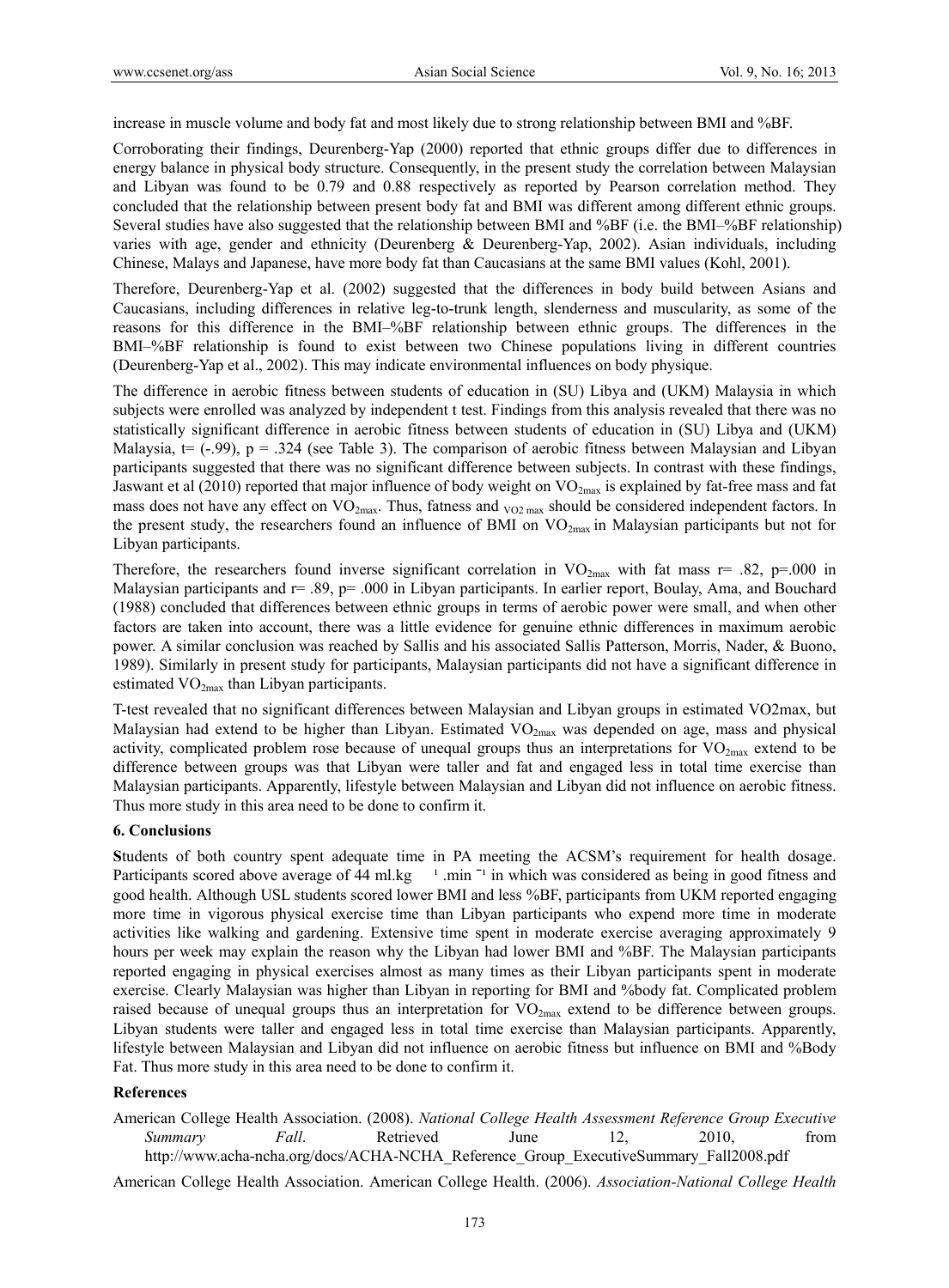*Assessment (ACHA-NCHA) Spring 200*5 Reference Group Data Report (Abridged). *J. Am. Coll. Health, 55*, 5-16. http://dx.doi.org/10.3200/JACH.55.1.5-16

- American College of Sports Medicine. (2010). *ACSM'S guidelines for exercise testing and prescription* (8th ed.). Philadelphia, PA: Lippincott Williams & Wilkins.
- Bouchard, C., & Rankinen, T. (2001). Individual differences in response to regular physical activity. *Medicine & Science in Sports and Exercise, 33*(6), S446-3. http://dx.doi.org/10.1097/00005768-200106001-00013
- Boulay, M. R., Ama, P. F., & Bouchard, C. (1988). Racial variation in work capacities and powers. *Canadian Journal of Sport Science, 13*(2), 127-135.
- Chiu, L. K. (2010, July). Psychological Determinants of leisure time physical activity participation among public university students in Malaysia. *AJTLHE, 2*(2), 33-45
- Dencker et al. (2006). Daily physical activity related to body fat in children aged 8-11 years. *J Pediatr, 149*, 38-42. http://dx.doi.org/10.1016/j.jpeds.2006.02.002
- Deurenberg, P., & Deurenberg-Yap, M. (2002). Validation of skinfold thickness and hand-held impedance measurements for estimation of body fat percentage among Singaporean Chinese, Malay and Indian subjects. *Asia Pacific J Clin Nutr, 11*(1), 1-7. http://dx.doi.org/10.1046/j.1440-6047.2002.00258.x
- Deurenberg-Yap, M., Schmidt, G., Staveren, W. A., & Deurenberg, P. (2000). The paradox of low body mass index and high body fat percent among Chinese, Malays and Indians in Singapore. *International Journal of Obesity, 24*, 1011-1017. http://dx.doi.org/10.1038/sj.ijo.0801353
- Dietary Guidelines for Americans. (2005). U.S. *Department of Health and Human Services U.S. Department of Agriculture* Retrieved from http://www.healthierus.gov/dietaryguidelines
- Douglas, K. A., Collin, J. L., Warren, C., Kann, L., Gold, R., Clayton, S., … Kolbe, L. J. (1997). Results from the 1995 national health risk behavior survey. *J. Am. Coll. Health, 46*, 55-66. http://dx.doi.org/10.1080/07448489709595589
- Durnin, J. V. G. A., & Rahman, M. M. (1967). The assessment of the amount of fat in the human body from measurements of skinfold thickness. *British Journal of Nutrition, 21*, 681-689. http://dx.doi.org/10.1079/BJN19670070
- Dwyer, G. B., & Davis, S. E. (2005). *American College of Sports Medicine*.
- Fox, L. E., Bowers, W. R., & Foss, L. M. (1989). *Physiological Basis of Physical Education and Athletics* (4th ed.). WM. C. Brown Publishers Dubuene, Lowa.
- Hayes, L., White, M., Unwin, N., Bhopal, R., Fischbacher, C., Harland, J., & Alberti, K.G. (2002). Patterns of physical activity and relationship with risk markers for cardiovascular disease and diabetes in Indian, Pakistani, Bangladesi and Europens adults in UK population. *Journal of Public Health Medicine, 24*(3), 170-178. http://dx.doi.org/10.1093/pubmed/24.3.170
- Hazizi, A. S., Mohd Hamdi, B., Leong, Y. M., & Izumi, T. (2012). Assessment of Physical Activity among Undergraduate Students in a Local University using a Pedometer. *Health and the environment Journal, 3*(1).
- Hermansen, R., Njølstad, I., & Fønnebø, V. (2002). Physical activity according to ethnic origin in finnmark county, Norway. *The Finmark study. Original research, 61.*
- Kohl, H. W. (2001). Physical activity and cardiovascular disease; evidence for a dose response. *Medicing & Science in Sports and Exercise, 33*(6), S472-83. http://dx.doi.org/10.1097/00005768-200106001-00017
- Koley, S. (2007). Association of cardio respiratory fitness, body composition and blood pressure in collegiate population of Amritsar, Punjab, India. *The Internet Journal of Biological Anthropology.*
- Lim, T. O., Ding, L. M., Zaki, M., Suleiman, A. B., Fatimah, S., Siti, S., Tahir, A., & Maimunah, A. H. (2000). Distribution of body weight, height and body mass index in a national sample of Malaysian adults. *Med J Mal, 55*(1), 108-128.
- Omar-Fauzee et al. (2010). Sport Science Students' Fitness level at University Malaysia Sabah. *European Journal of Social Sciences, 12*.
- Powell, K. E. (1988). *Habitual exercise and public health: An epidemiological view. In Exercise Adherence: Its Impact on Public Health.* In R. K. Dishman (Ed.), *Nutrients, 2* (pp. 15-40). Human Kinetics: Champaign, IL, USA.